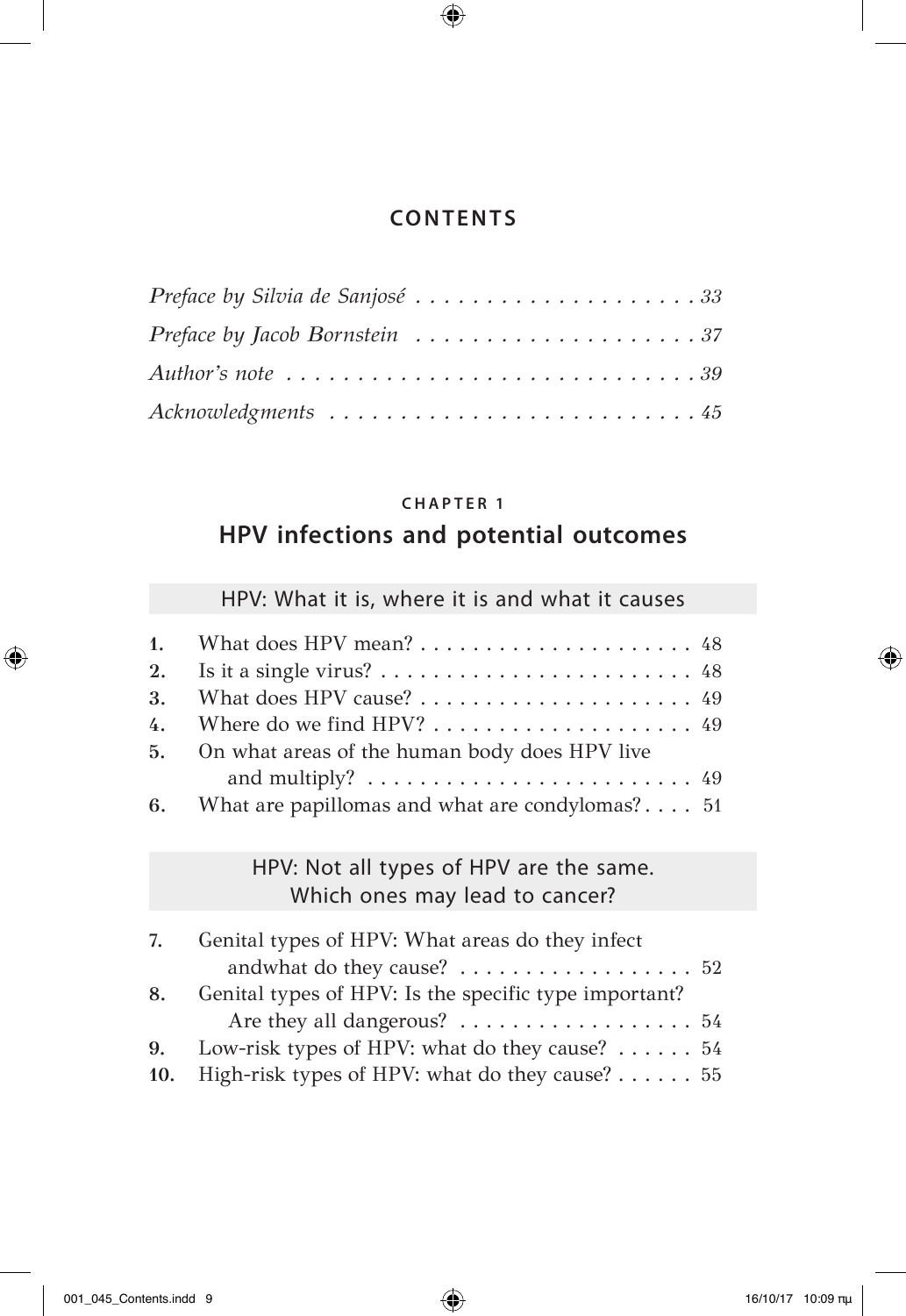|                   | What can happen to you after the infection?                                                                                                                                                            |
|-------------------|--------------------------------------------------------------------------------------------------------------------------------------------------------------------------------------------------------|
| 11.<br>12.<br>13. | How does HPV multiply in your cells?<br>57<br>If infected, is a lesion certain to occur? $\dots \dots$<br>60<br>What kinds of lesions may appear in the near future,<br>following the infection?<br>61 |
| 14.               | If you are infected today, when will the first lesions                                                                                                                                                 |
| 15.               | What happens after genital warts appear? 63                                                                                                                                                            |
| 16.               | Are genital warts life-threatening? 63                                                                                                                                                                 |
| 17.               | If you have invisible (subclinical) lesions from HPV<br>on the cervix at this time, how can you know                                                                                                   |
| 18.               | Are you at direct risk from the invisible lesions                                                                                                                                                      |
|                   | caused immediately after the infection? 64                                                                                                                                                             |
|                   | How and when will HPV infection lead to cancer?                                                                                                                                                        |
| 19.               | How can HPV drive your cells crazy? $\dots \dots \dots \dots$ 64                                                                                                                                       |
| 20.               | What is the most frequent cancer in women                                                                                                                                                              |
| 21.               | Which women are at a higher risk for cervical                                                                                                                                                          |
|                   |                                                                                                                                                                                                        |
| 22.               | If a woman is infected with an oncogenic type                                                                                                                                                          |
|                   | of HPV, will cervical cancer develop                                                                                                                                                                   |
|                   |                                                                                                                                                                                                        |
| 23.               | Why is cervical cancer considered preventable? $66$                                                                                                                                                    |
| 24.               | How can a woman know that she is not at risk? 67                                                                                                                                                       |
| 25.               | In what organs, other than the cervix, can                                                                                                                                                             |
|                   | high-risk types of HPV cause cancer? 67                                                                                                                                                                |
| 26.               | How can doctors tell the difference between                                                                                                                                                            |
|                   | premalignant lesions and simple infections? 68                                                                                                                                                         |
| 27.               |                                                                                                                                                                                                        |

 $\bigoplus$ 

 $\bigoplus$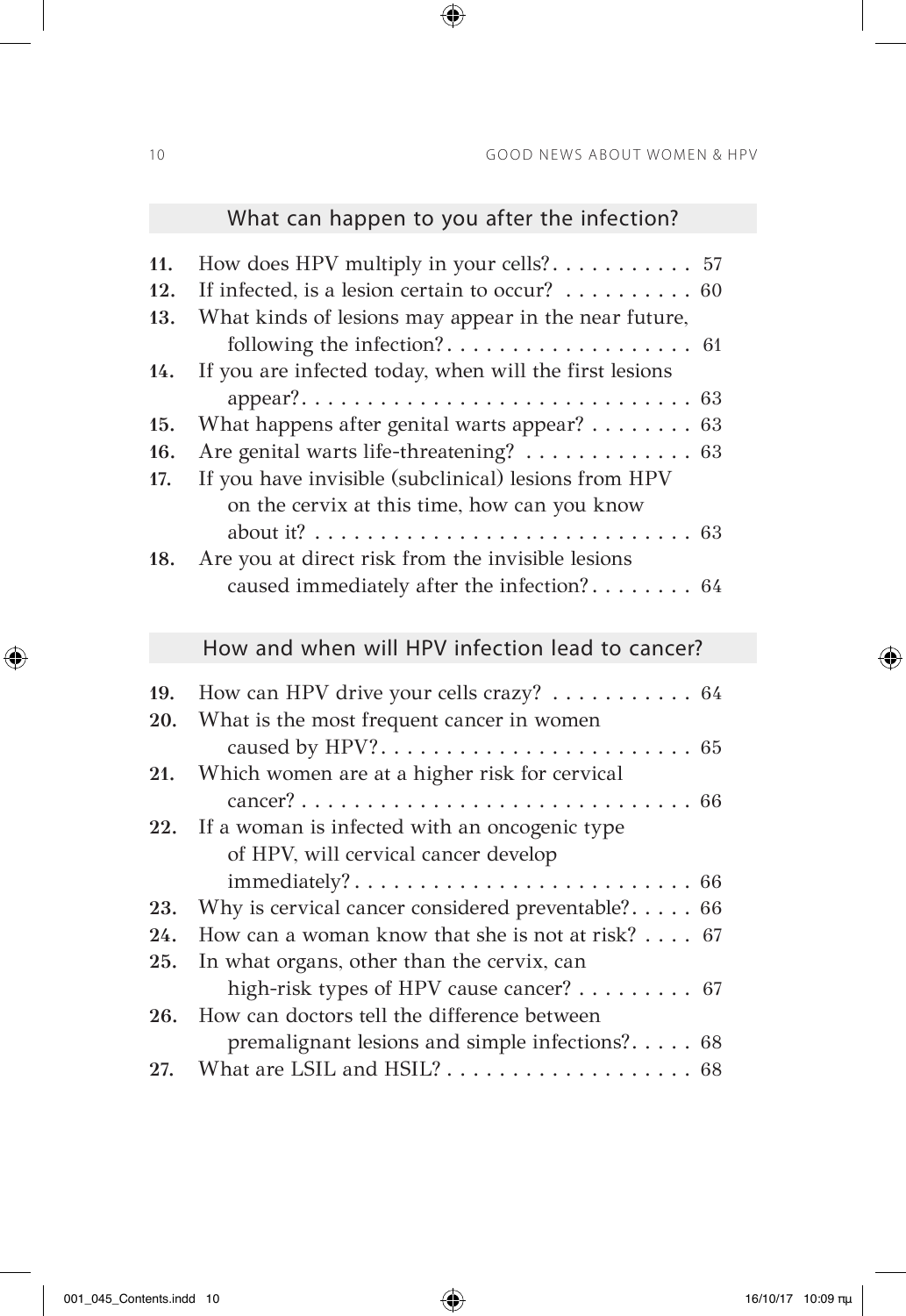# Genital types of HPV: How are they transmitted?

 $\bigoplus$ 

**28.** Where is the HPV that will infect you located?  $\dots$  69 29. How are genital types of HPV transmitted? . . . . . . . 69

### Oncogenic types of HPV: Sneaky invaders - Dangerous roommates. What can you do?

| 30. | Can you know if you have been infected in the past   |
|-----|------------------------------------------------------|
|     | by an oncogenic type of HPV or if you have           |
|     | an active infection in your cervical cells           |
|     |                                                      |
|     | 31. If an HPV infection is suppressed, does the risk |
|     |                                                      |
|     | 32. Does HPV ever leave your body? Do you have to    |
|     |                                                      |
| 33. | How can HPV appear again after many years? 73        |
| 34. |                                                      |
| 35. | How do you explain that many people are infected     |
|     | by HPV viruses but only a few have serious           |
|     |                                                      |
|     | 36. How can a woman know that she is not at risk? 75 |

### What are your chances of becoming infected by genital types of HPV?

| 37. How frequent are HPV infections in the        |  |
|---------------------------------------------------|--|
|                                                   |  |
| 38. Does the chance of infection by genital types |  |
| of HPV increase depending on the number           |  |
|                                                   |  |
| 39. What is the probability of becoming infected  |  |
|                                                   |  |
| 40. Can you know if your partner has an active    |  |
|                                                   |  |

⊕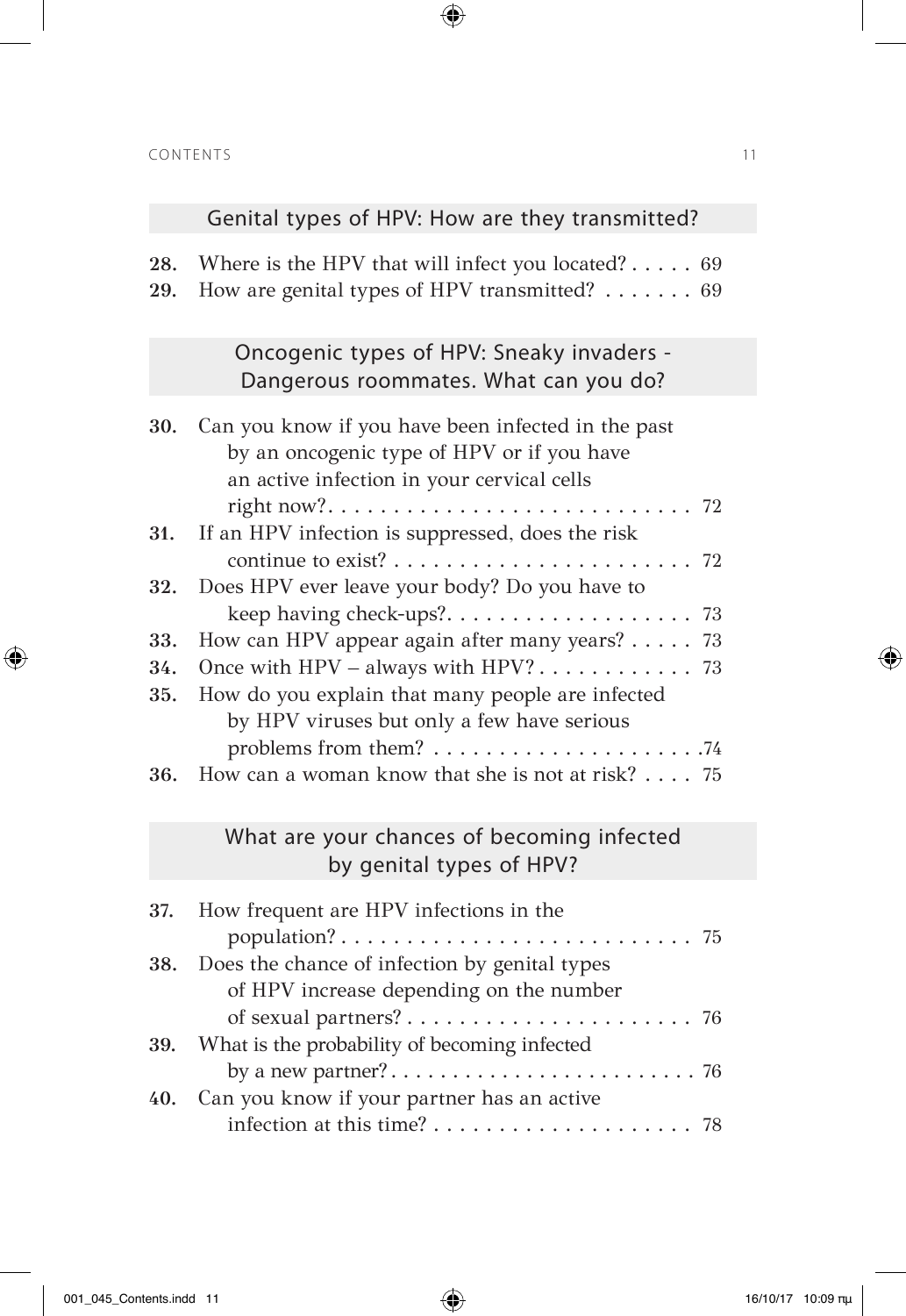| infected by HPV over his or her lifetime? 78           |                                             |
|--------------------------------------------------------|---------------------------------------------|
| 43. Does the use of a condom prevent HPV infection? 79 |                                             |
|                                                        | 41. Are there high-risk sexual partners? 78 |

 $\bigoplus$ 

# What can you do to protect your health?

| 45. What is primary prevention? $\dots \dots \dots \dots \dots \dots \dots$ 80 |  |
|--------------------------------------------------------------------------------|--|
|                                                                                |  |

 $\bigoplus$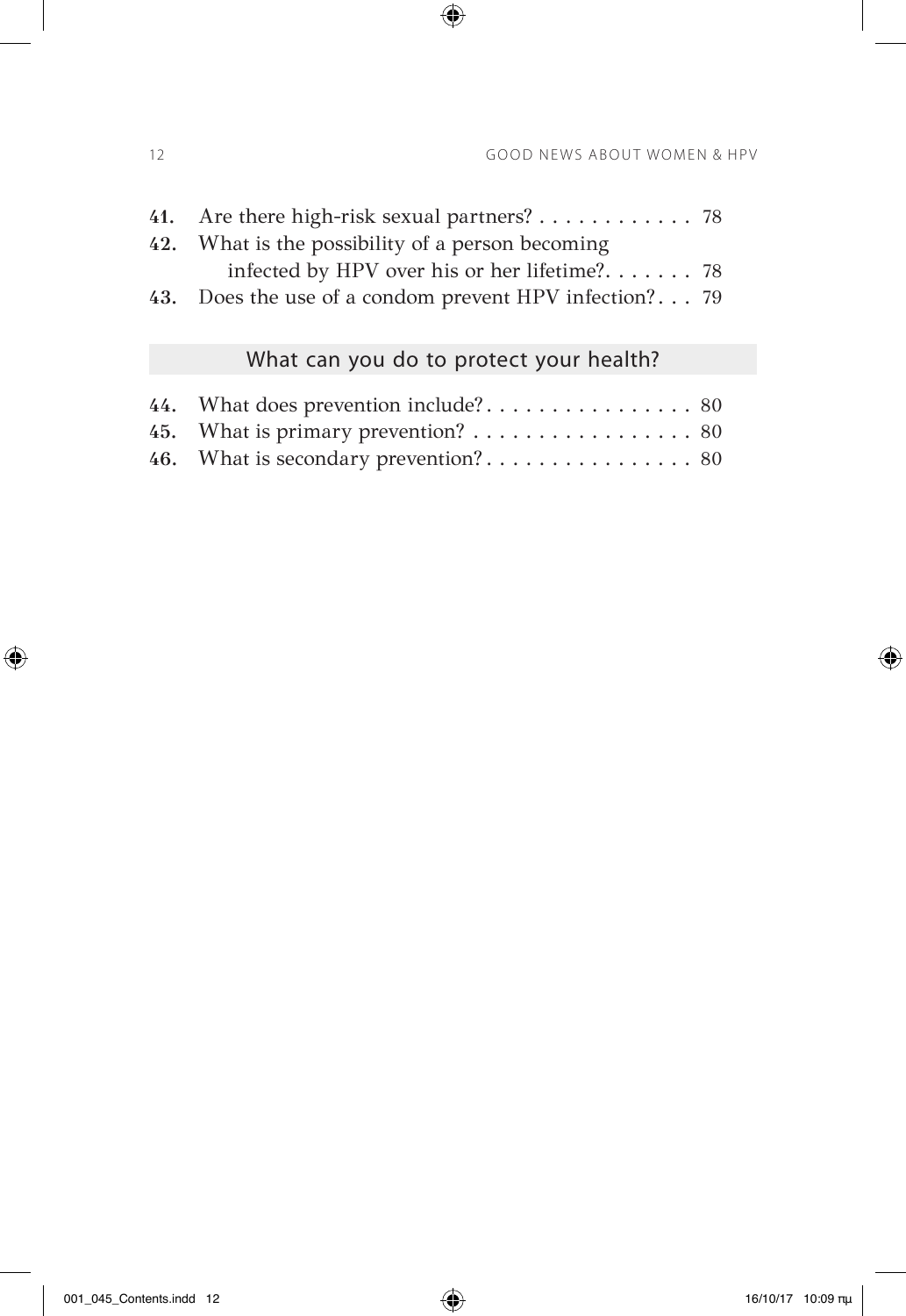$\bigoplus$ 

## **Prevention of infection from specific types of HPV with vaccination**

| 47. | Which vaccines have been made available to date? 84                            |
|-----|--------------------------------------------------------------------------------|
| 48. | How do vaccines against HPV work? 84                                           |
| 49. | Do the vaccines prevent against all types of HPV? 85                           |
| 50. | Which types of HPV do vaccines protect you from?. . 85                         |
| 51. | Which HPV-related diseases do the vaccines protect                             |
|     |                                                                                |
| 52. | How was the effectiveness of the vaccines proven? 87                           |
| 53. | What about head and neck cancers attributed                                    |
|     |                                                                                |
| 54. |                                                                                |
| 55. | Are vaccines a method of prevention or a method                                |
|     |                                                                                |
| 56. | Should boys be vaccinated? 89                                                  |
| 57. | What is the ideal age for vaccination? $\ldots \ldots \ldots$ 90               |
| 58. | Is vaccination recommended even after the beginning                            |
|     | of sexual activity?<br>91                                                      |
| 59. | How is the vaccine administered? Trends and most                               |
|     |                                                                                |
| 60. |                                                                                |
| 61. | What are the side effects of the vaccines? 92                                  |
| 62. | Indications for the new Gardasil 9. 93                                         |
| 63. | What do we know about the vaccine during                                       |
|     | $pregnancy? \ldots \ldots \ldots \ldots \ldots \ldots \ldots \ldots \ldots 94$ |
| 64. | What happens if a woman becomes pregnant before                                |
|     |                                                                                |
| 65. | After they are vaccinated, should women continue                               |
|     |                                                                                |
| 66. | Is there a therapeutic vaccine for HPV? 94                                     |
| 67. | Do vaccines lead to increased sexual activity in young                         |
|     |                                                                                |
| 68. | Is an HPV DNA test recommended before the                                      |
|     |                                                                                |

 $\bigoplus$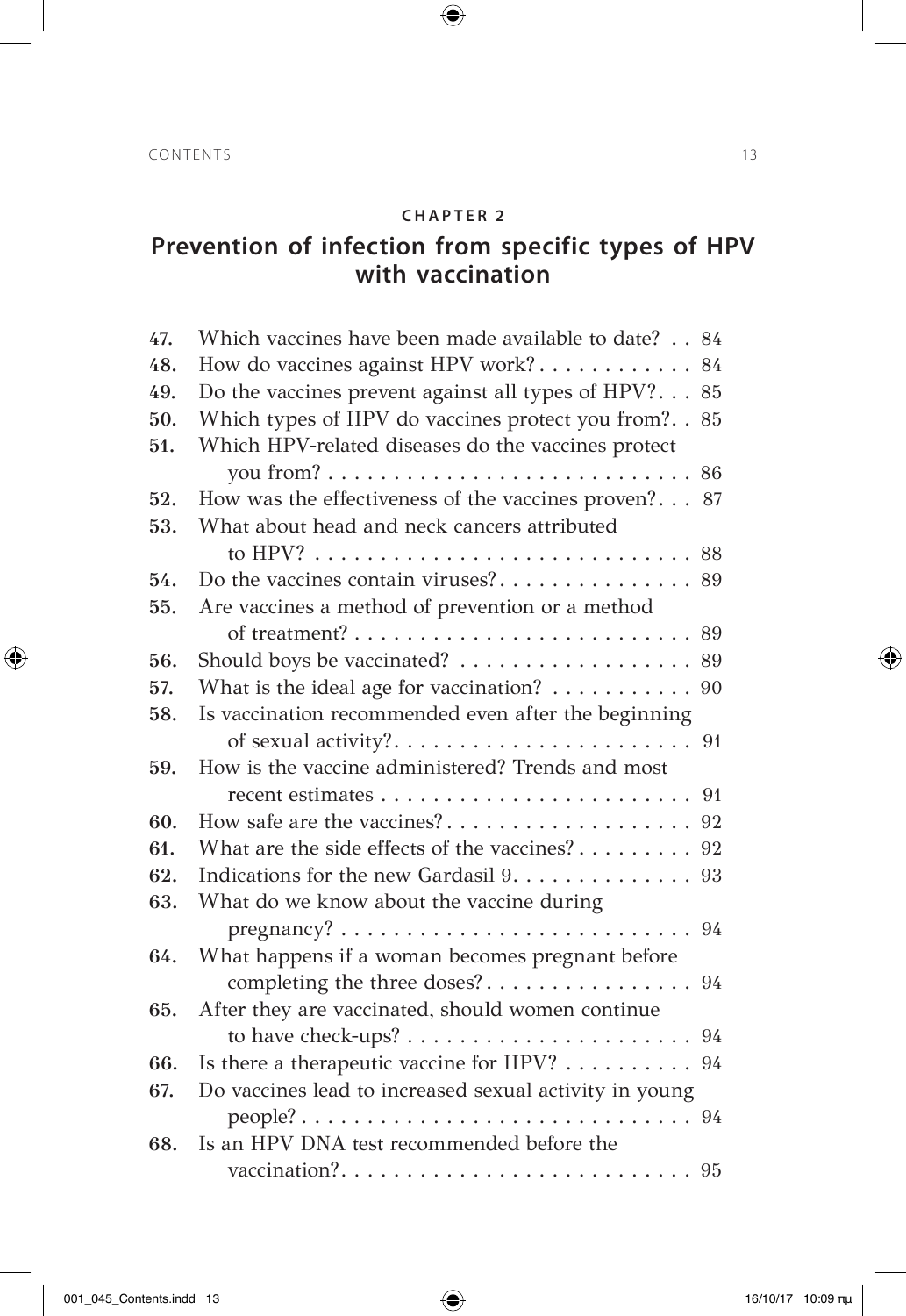$\bigoplus$ 

# **HPV and the female lower genital tract**

## Why are check-ups necessary?

| 69. In what areas of the female genital organs does HPV                                        |
|------------------------------------------------------------------------------------------------|
|                                                                                                |
| Why cervical cancer caused by HPV should not worry                                             |
| you if you have regular check-ups. 98                                                          |
| 71. How long does it take for a precancerous lesion                                            |
| to form? $\ldots \ldots \ldots \ldots \ldots \ldots \ldots \ldots \ldots \ldots \ldots \ldots$ |
| 72. If there are any precancerous lesions, what would be                                       |
|                                                                                                |
| Are precancerous lesions visible during a gynecological                                        |
| examination? How are they discovered? 99                                                       |
| Why should lesions be found while they are still                                               |
| invisible to the naked eye?100                                                                 |
|                                                                                                |

# HPV hides in the cervix…

| 75. In what type of cervical cells does HPV |
|---------------------------------------------|
|                                             |
| 76. How do we find precancerous lesions     |
|                                             |

 $\bigoplus$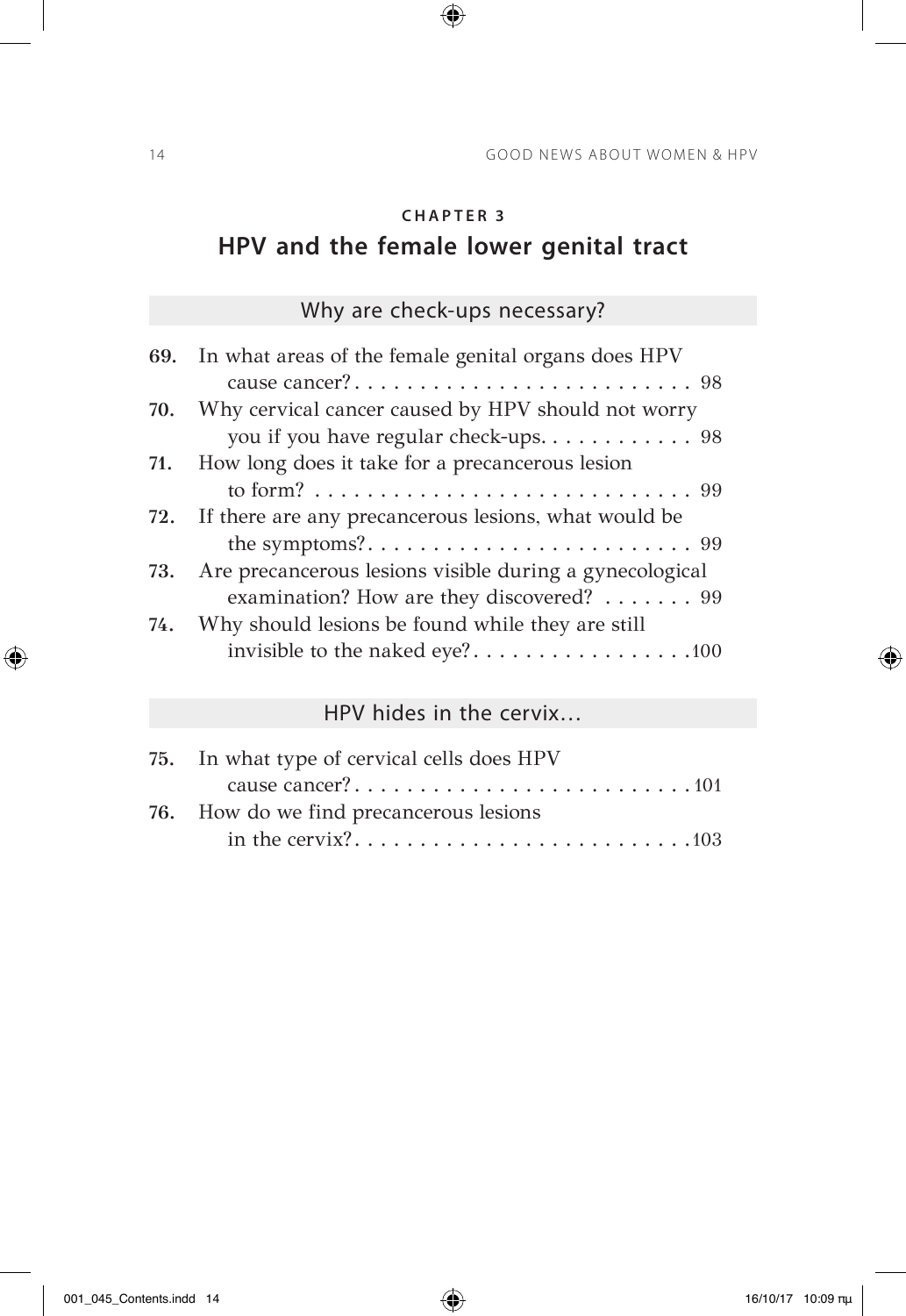# **CHAPTER 4 Pap test**

 $\bigoplus$ 

## PAP TEST

| 77. |                                                                                                                    |
|-----|--------------------------------------------------------------------------------------------------------------------|
| 78. | How is the Pap test performed? 107                                                                                 |
| 79. | What do we mean by a negative Pap test? $\dots \dots \dots \dots \dots$ 107                                        |
| 80. | Can a Pap test come out negative and miss                                                                          |
|     |                                                                                                                    |
| 81. | Is it possible to have more serious lesions than                                                                   |
|     | what the Pap test showed?108                                                                                       |
| 82. | What is the reliability of the Pap test? $\dots \dots \dots \dots \dots \dots$                                     |
| 83. | How can the reliability of the Pap test be                                                                         |
|     |                                                                                                                    |
| 84. | What can the examination of the cervical cells                                                                     |
|     | under the microscope show? 109                                                                                     |
| 85. | If the Pap test shows inflammation or atrophy,                                                                     |
|     |                                                                                                                    |
| 86. | If the Pap test shows abnormal cells, what is their                                                                |
|     | significance and what are the next steps to be                                                                     |
|     |                                                                                                                    |
| 87. | Is any preparation necessary before a Pap test?113                                                                 |
| 88. | At what age should women start getting Pap tests? 113                                                              |
| 89. | Up to what age should women keep getting                                                                           |
|     |                                                                                                                    |
| 90. | Should women get Pap tests during pregnancy? 114                                                                   |
| 91. | Must women who are not sexually active at present                                                                  |
|     | have a Pap test? $\dots \dots \dots \dots \dots \dots \dots \dots \dots \dots \dots \dots \dots \dots \dots \dots$ |
| 92. | Must women who have had a hysterectomy get                                                                         |
|     |                                                                                                                    |

 $\bigoplus$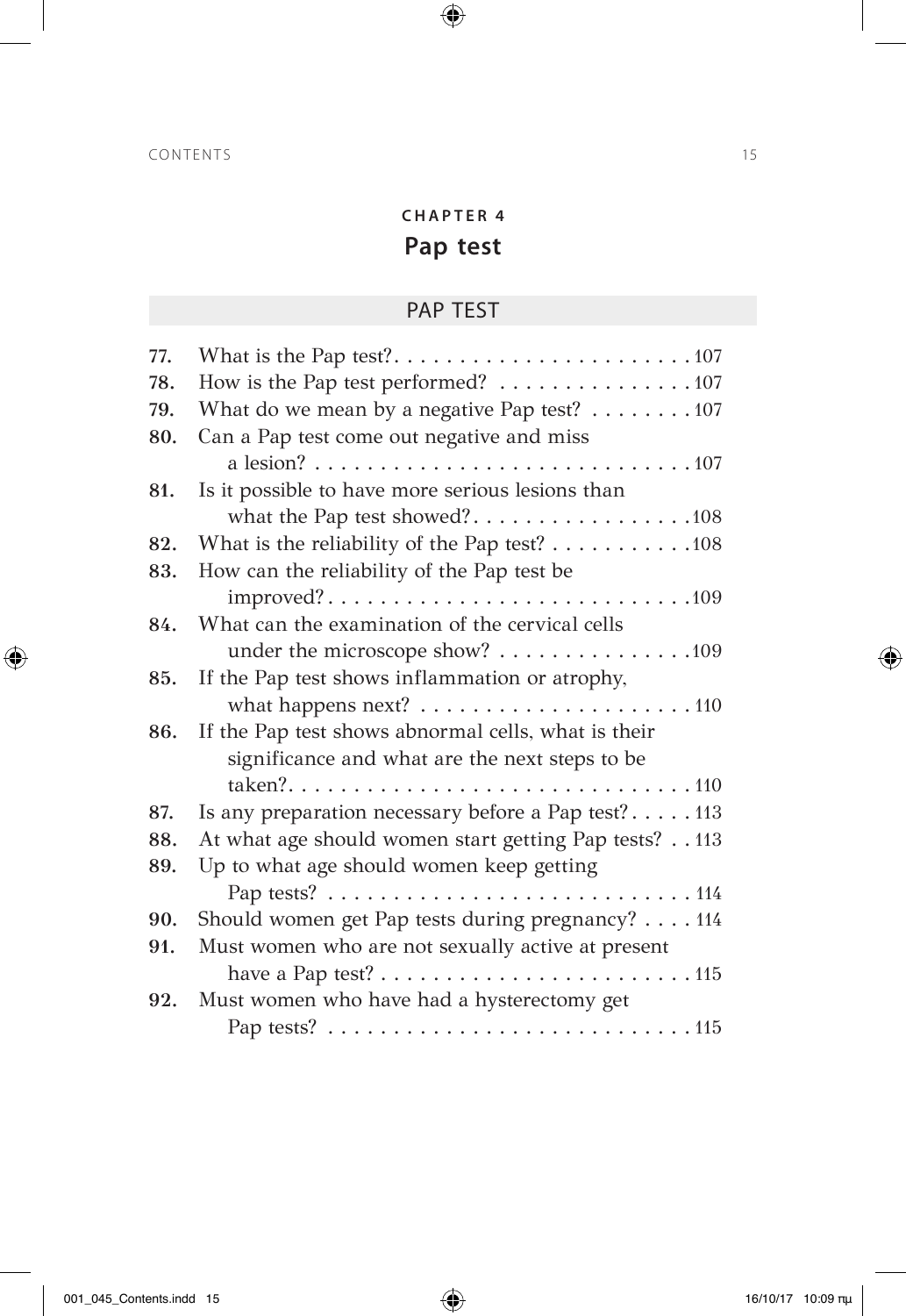## **CHAPTER 5 HPV test**

 $\bigoplus$ 

| 93. |                                                                                                                       |
|-----|-----------------------------------------------------------------------------------------------------------------------|
| 94. | What is the logic behind the HPV test? 118                                                                            |
| 95. | How is the HPV test performed?118                                                                                     |
| 96. | Can an HPV test be performed together with                                                                            |
|     | the Pap test? $\dots \dots \dots \dots \dots \dots \dots \dots \dots \dots \dots \dots \dots \dots \dots \dots \dots$ |
| 97. | At what age is it recommended that women get                                                                          |
|     | an HPV test and why? $\dots \dots \dots \dots \dots \dots \dots \dots \dots \dots \dots \dots \dots \dots$            |
|     | 98. If the HPV test comes out positive, does this mean                                                                |
|     | that you have something serious?120                                                                                   |
|     | 99. What is the reliability of the HPV test and the double                                                            |
|     |                                                                                                                       |
|     | 100. How should a woman prepare before an HPV test?120                                                                |
|     | 101. Are there HPV tests that show the type                                                                           |
|     |                                                                                                                       |
|     | 102. Are there different types of HPV tests? 120                                                                      |
|     | 103. What are the possible results of the HPV test                                                                    |
|     | and what do they mean?121                                                                                             |
|     | 104. In what cases in general are HPV tests                                                                           |
|     | recommended?121                                                                                                       |
|     |                                                                                                                       |

 $\bigoplus$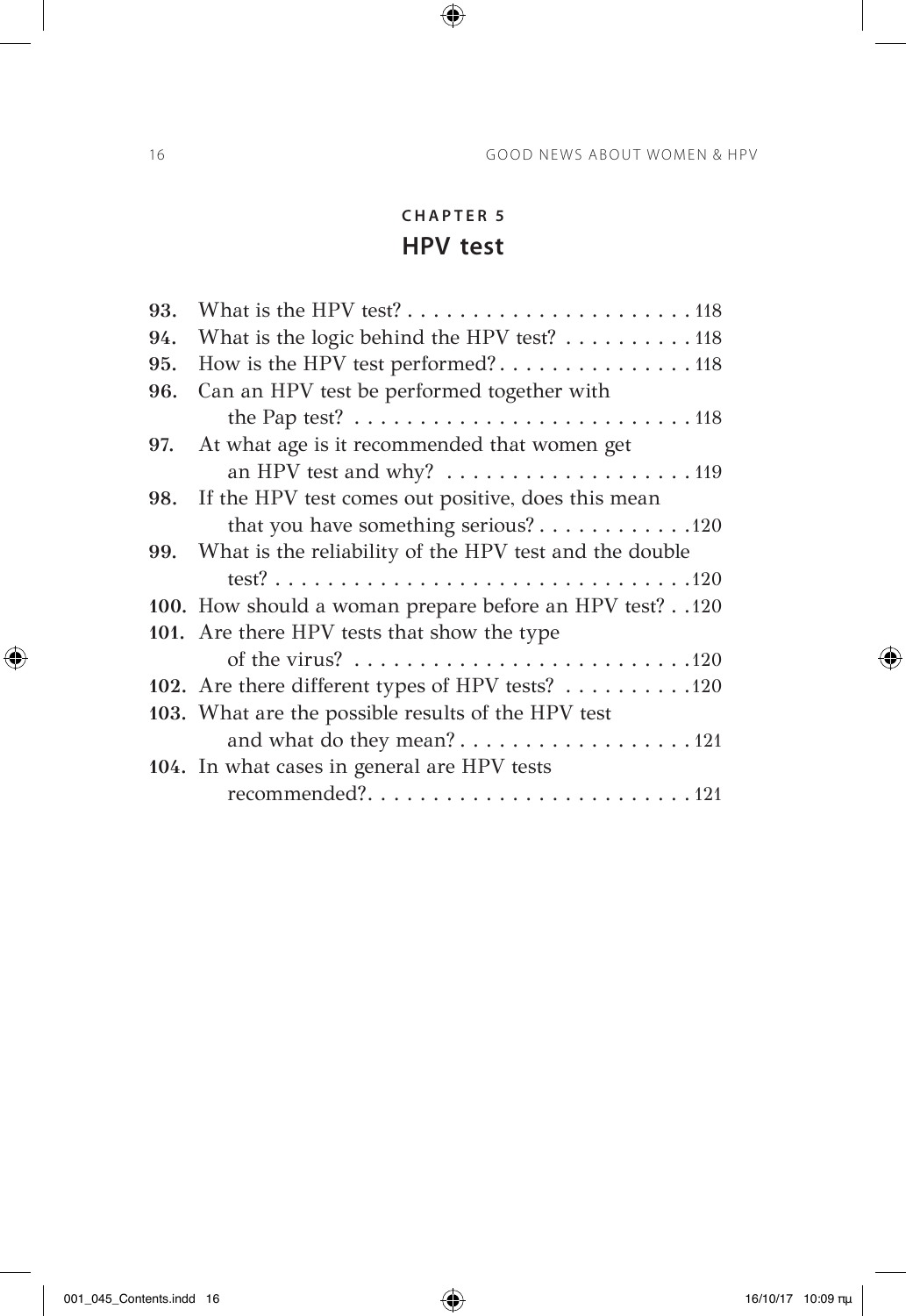# **CHAPTER 6 Colposcopy – Biopsy**

 $\bigoplus$ 

# Colposcopy

| 107. What is the colposcopy used for? 125                                  |
|----------------------------------------------------------------------------|
| 108. Is the colposcope used during surgery? 125                            |
| 109. When is a colposcopy recommended? $\dots \dots \dots \dots \dots$ 126 |
| 110. How is the colposcopy performed? 126                                  |
| 111. Are biopsies always performed during                                  |
|                                                                            |
| 112. Are the colposcopy and biopsies painful?127                           |
| 113. Does the colposcopy have any risk?127                                 |
| 114. Can you get a colposcopy during pregnancy? $\dots$ 127                |
| 115. Is any preparation necessary before a colposcopy?127                  |
| 116. How reliable is a colposcopy? 128                                     |
|                                                                            |

# Colposcopic biopsy

| 117. What exactly is a colposcopic biopsy and how is it                         |
|---------------------------------------------------------------------------------|
| $performed? \ldots \ldots \ldots \ldots \ldots \ldots \ldots \ldots \ldots 128$ |
| 118. Why do we perform biopsies?128                                             |
| 119. What is the reliability of a biopsy during                                 |
|                                                                                 |
| 120. What does the doctor see under the microscope                              |
|                                                                                 |
| 121. What is the difference between a biopsy and                                |
|                                                                                 |
| 122. What are the possible diagnoses after a cervical                           |
|                                                                                 |
| 123. How do we get from a check-up to a biopsy? 131                             |

 $\bigoplus$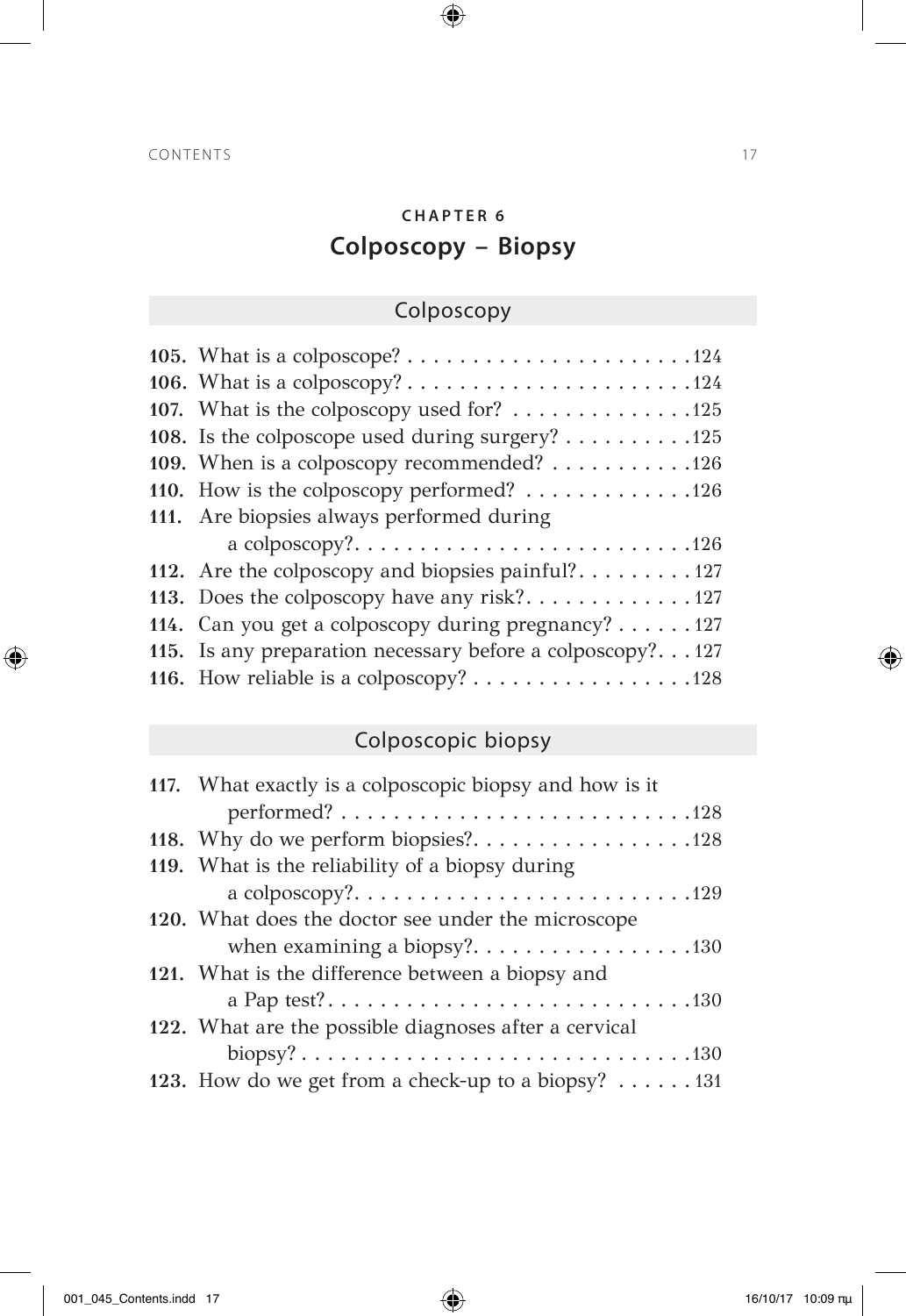$\bigoplus$ 

## **Benign diseases caused by genital types of HPV**

# Subclinical lesions on the skin and mucous membranes

| 124. What are subclinical lesions caused by HPV? 134                |
|---------------------------------------------------------------------|
| 125. How frequent are subclinical lesions caused                    |
|                                                                     |
| 126. What is the incidence of subclinical lesions caused            |
| by HPV in the general population compared                           |
| to the incidence of genital warts? 134                              |
| 127. Do subclinical lesions cause symptoms? How are                 |
|                                                                     |
| 128. What types of HPV cause subclinical lesions?135                |
| 129. What is the prognosis for subclinical lesions caused           |
|                                                                     |
| 130. If an infection by a cancer-causing type of HPV                |
| is discovered, what is the next step? $\dots \dots \dots \dots 136$ |
| 131. What is the treatment for subclinical lesions? 136             |
| 132. Which subclinical lesions do we follow up                      |
|                                                                     |

### Genital warts

#### **A) What are genital warts, what causes them and how will you recognize them?**

| 133. What are genital warts?136                           |
|-----------------------------------------------------------|
|                                                           |
| 135. What do genital warts look like?. 137                |
|                                                           |
| 137. Where do warts appear in women?137                   |
| 138. Where do warts appear in men?138                     |
| 139. Is the appearance of warts in the mouth frequent?139 |
| 140. What types of HPV cause genital warts? 139           |

 $\bigoplus$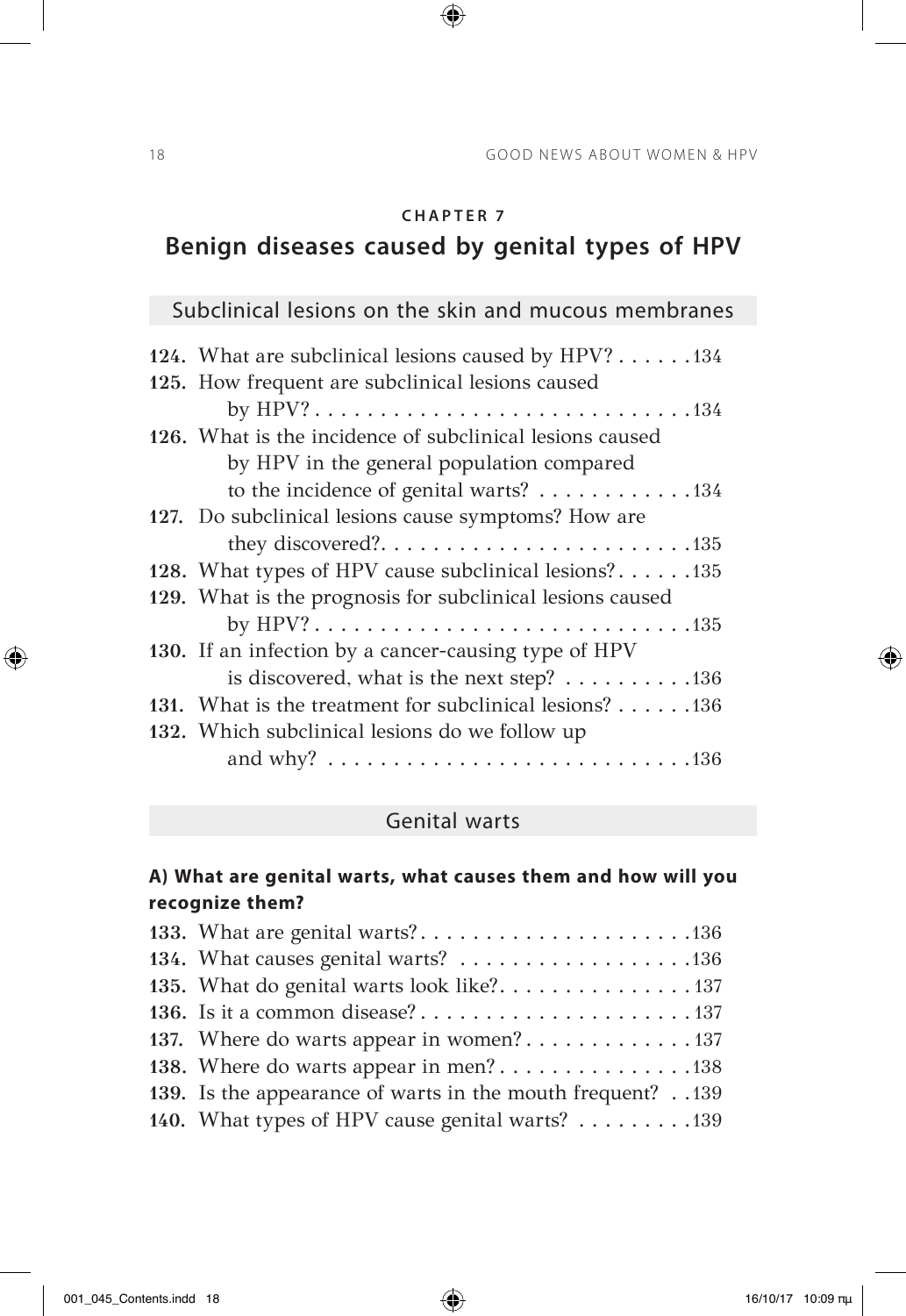### **B) Transmission of genital warts**

| 141. How are genital warts transmitted?139                                                                        |
|-------------------------------------------------------------------------------------------------------------------|
| 142. If you have intercourse with an infected individual,                                                         |
|                                                                                                                   |
| 143. How long after the infection do genital warts                                                                |
|                                                                                                                   |
| 144. How can you know if the individual you will have                                                             |
| intercourse with has the infection and that you                                                                   |
| may become infected?142                                                                                           |
| 145. What are your chances of contracting genital warts                                                           |
| from a partner? $\dots \dots \dots \dots \dots \dots \dots \dots \dots \dots \dots \dots \dots \dots \dots \dots$ |
| 146. How can you find out when and who infected you?143                                                           |
| 147. If someone has common warts, can they infect you                                                             |
| with genital warts?143                                                                                            |
| 148. How can we explain genital warts in areas where                                                              |
| there is no friction during sexual intercourse? 143                                                               |
| 149. If a woman gets genital warts, must her partner                                                              |
|                                                                                                                   |

 $\bigoplus$ 

### **C) Diagnosis of genital warts**

| 150. What are the symptoms of genital warts?144                                       |
|---------------------------------------------------------------------------------------|
| 151. How does a woman discover genital warts? 144                                     |
| 152. How can you know if you have genital warts                                       |
| elsewhere?144                                                                         |
| 153. What is the association between genital warts                                    |
| and cancers caused by HPV? 144                                                        |
| 154. What tests should you get if you develop genital                                 |
|                                                                                       |
| 155. Can a woman with genital warts get a negative                                    |
| HPV test? $\ldots \ldots \ldots \ldots \ldots \ldots \ldots \ldots \ldots \ldots 145$ |
|                                                                                       |

### **D) Treatment of genital warts**

| 156. Can genital warts and HPV infection be treated?145 |  |
|---------------------------------------------------------|--|
| 157. What are the treatments for genital warts? 145     |  |

 $\bigoplus$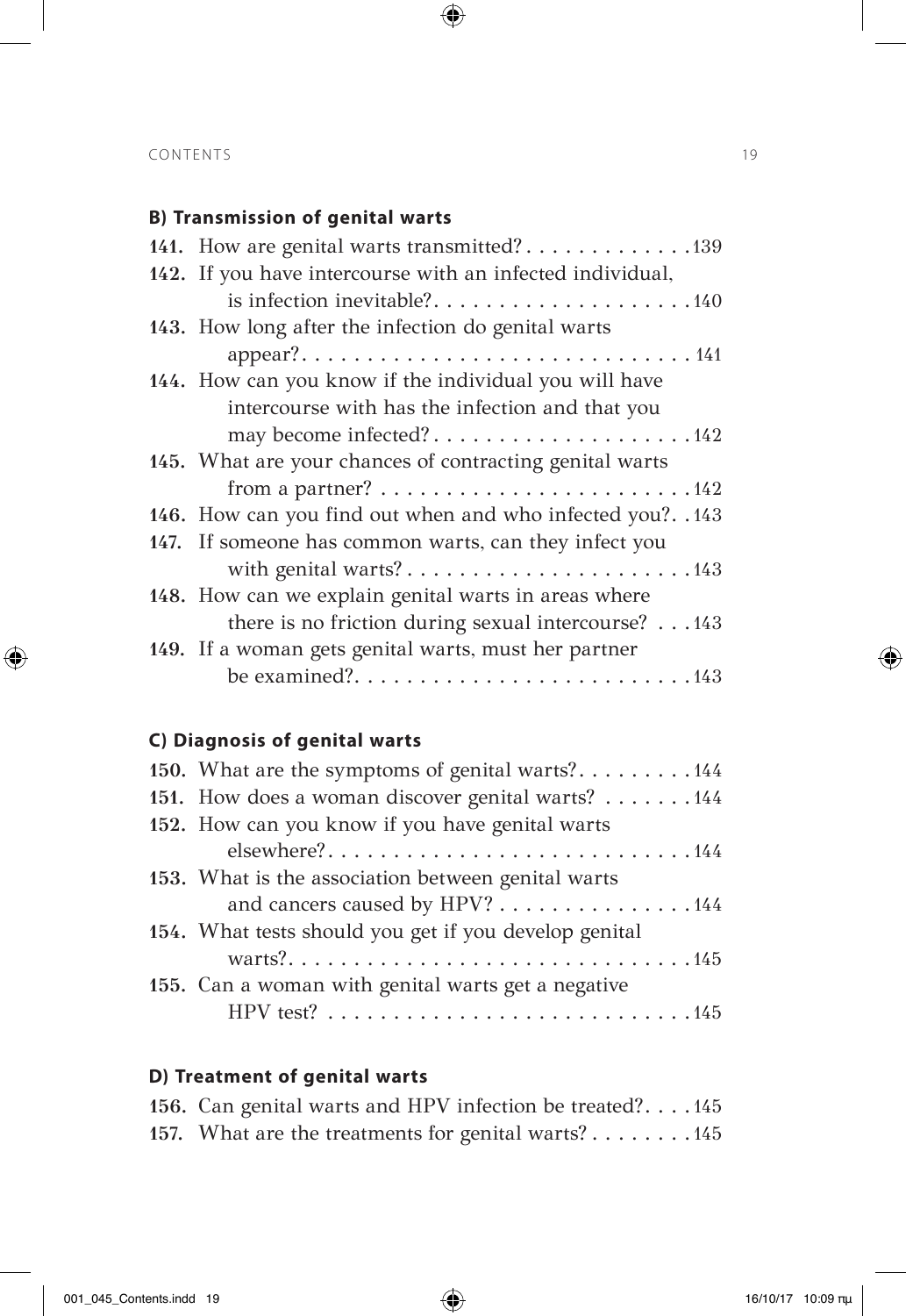| 158. What medications or substances are used to treat genital  |
|----------------------------------------------------------------|
|                                                                |
| 159. How are genital warts destroyed? 148                      |
| 160. When and how are warts removed? 150                       |
| 161. Which is the best treatment for genital warts?150         |
| 162. Do genital warts recur after treatment? 150               |
| 163. How is the recurrence of genital warts after treatment    |
|                                                                |
| 164. How can you increase the treatment's success rates? . 151 |

 $\bigoplus$ 

### **E) Prevention of genital warts**

| 165. Is there a way to prevent genital warts? $\dots \dots \dots \dots \dots$  |
|--------------------------------------------------------------------------------|
| 166. How can you protect yourself? $\ldots \ldots \ldots \ldots \ldots \ldots$ |
| 167. What should you do to avoid infecting others? $\dots$ .152                |
| 168. Is there any point in getting vaccinated if you have ever                 |
|                                                                                |

# Recurring respiratory papillomatosis

| 170. At what ages does it appear and how common is it? .153 |  |
|-------------------------------------------------------------|--|
| 171. What is the cause of respiratory papillomatosis? 154   |  |
| 172. What are the symptoms?154                              |  |
|                                                             |  |
|                                                             |  |
|                                                             |  |
|                                                             |  |

 $\bigoplus$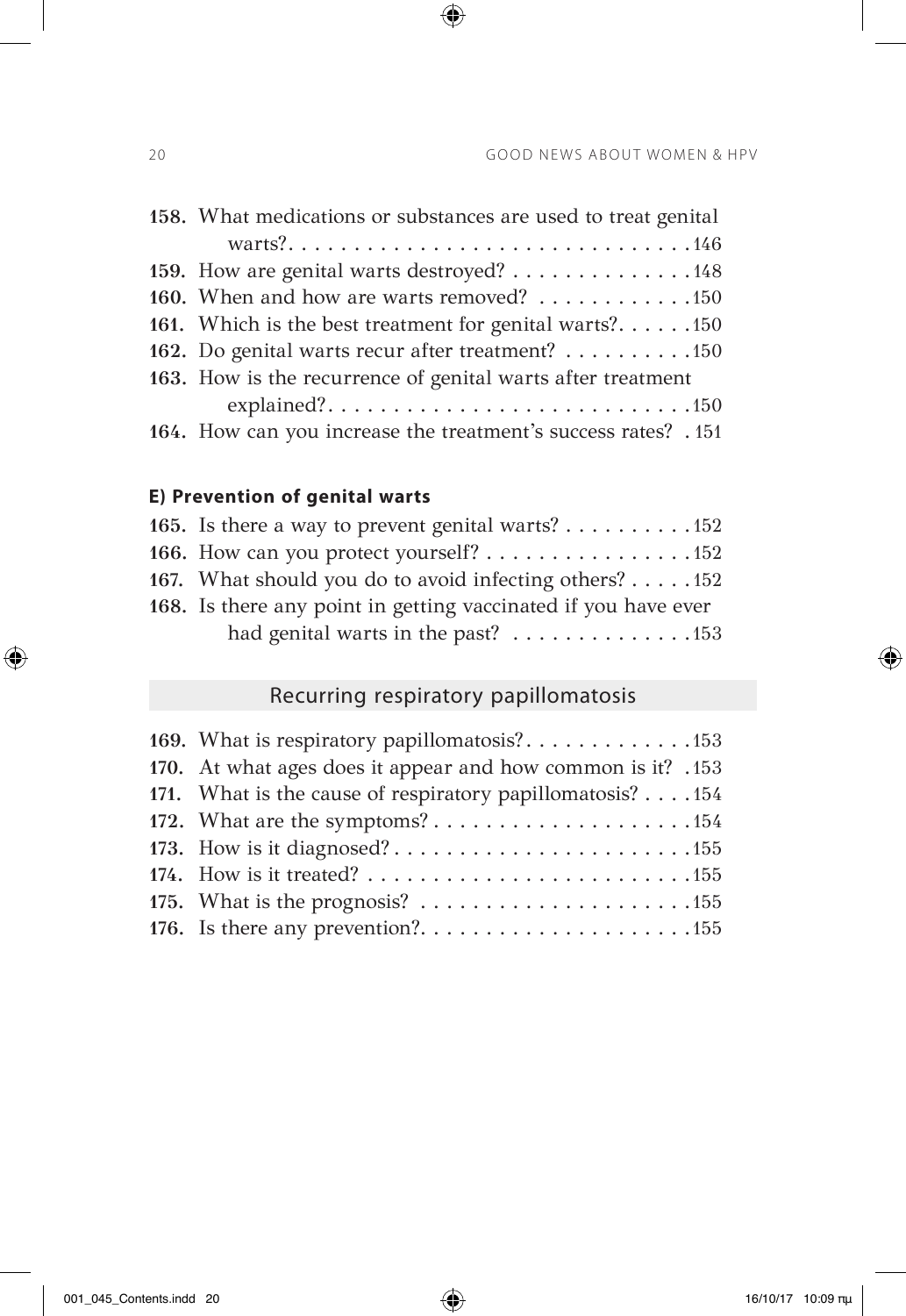$\bigoplus$ 

### **Precancerous lesions on the cervix**

## From infection to precancerous lesions and cancer

| 177. What is the cause of cervical cancer?158      |
|----------------------------------------------------|
|                                                    |
| 179. What do the terms LSIL and HSIL of the cervix |
|                                                    |
| 180. What are CIN1, CIN2, and CIN3? 162            |
| 181. What is the prognosis for CIN1, CIN2,         |
|                                                    |
| 182. Which terms are used internationally          |
| for precancerous lesions on the cervix? 163        |

## What does the diagnosis involve?

| 183. Are cervical precancerous lesions visible during                                          |
|------------------------------------------------------------------------------------------------|
| a gynecological examination? How are they                                                      |
| $discovered? \ldots \ldots \ldots \ldots \ldots \ldots \ldots \ldots \ldots \ldots \ldots 165$ |
| 184. Why should lesions be found when they are still                                           |
| invisible to the naked eye examination?. $\dots \dots \dots \dots$ 165                         |
| 185. What are the necessary tests and in what order                                            |
| should they be performed? 166                                                                  |

## Treatment of cervical precancerous lesions

| 187. What treatments are there available? 167         |
|-------------------------------------------------------|
| 188. How is the most appropriate method selected? 167 |
| 189. What are the criteria used to choose the correct |
|                                                       |
| 190. What happens if HSIL or CIN2/3 lesions           |
| are discovered during pregnancy? 169                  |

 $\bigoplus$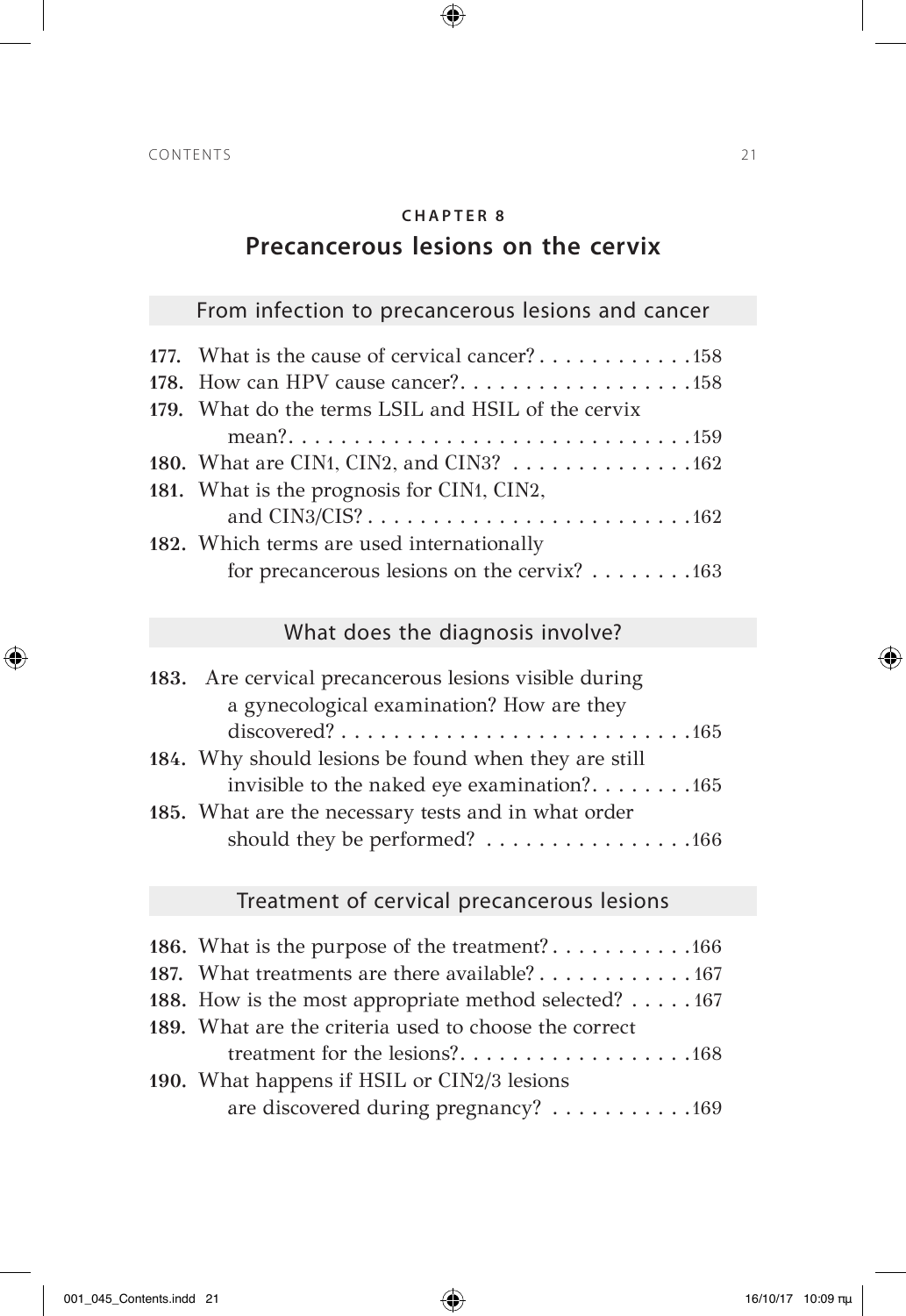### Description of procedures

| 191. What is the logic behind these procedures? $\dots \dots \dots$ 169 |
|-------------------------------------------------------------------------|
| 192. What should the patient do to prepare before                       |
|                                                                         |

 $\bigoplus$ 

#### **LEEP**

 $\bigoplus$ 

| 194. Does the LEEP procedure require anesthesia? $\dots$ . 172 |
|----------------------------------------------------------------|
| 195. How is the procedure performed? 172                       |
| 196. What are the complications and risks of a LEEP            |
|                                                                |
| 197. Post-operative instructions174                            |
| 198. What are the future risks after a LEEP procedure? 175     |

#### **COLD-KNIFE CONIZATION**

| 202. What are the procedure's risks? 176 |  |
|------------------------------------------|--|

#### **LASER CONIZATION**

| 203. What is it and what are its advantages? $\dots \dots \dots \dots$ |  |
|------------------------------------------------------------------------|--|
| 204. In which cases is it preferred? 178                               |  |
|                                                                        |  |

Procedures that destroy the transformation zone

#### **LASER ABLATION OF THE TRANSFORMATION ZONE**

| 206. What is it and how is it done? $\dots \dots \dots \dots \dots \dots \dots$ |  |
|---------------------------------------------------------------------------------|--|
| 207. What are the advantages and disadvantages                                  |  |
|                                                                                 |  |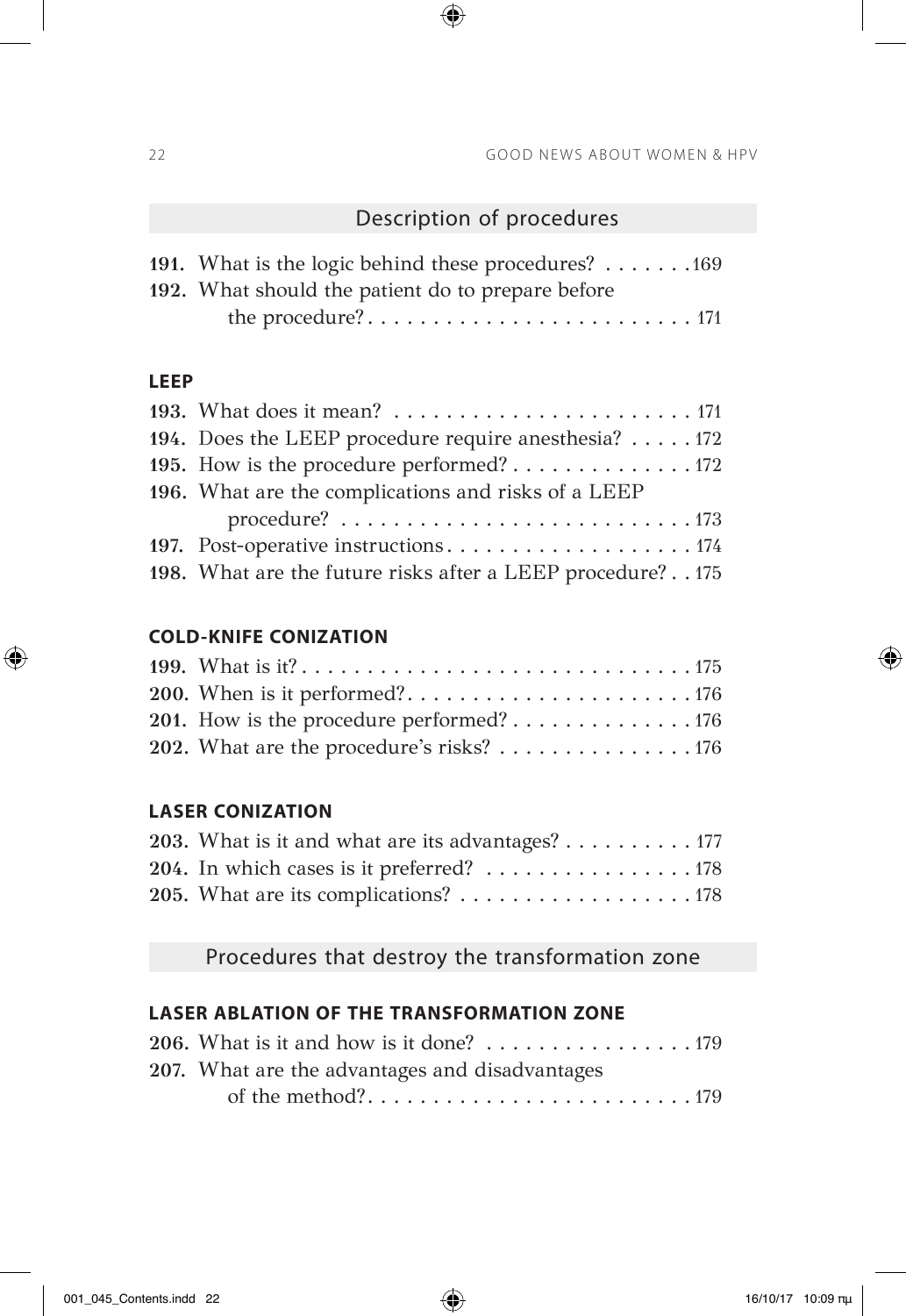### **CRYOTHERAPY**

| 209. What are the advantages and disadvantages of the |
|-------------------------------------------------------|
|                                                       |

 $\bigoplus$ 

## Post-operative follow-up and recurrences

| 210. Is follow-up necessary after the lesions are treated?181 |  |
|---------------------------------------------------------------|--|
| 211. Will you be transmitting the HPV infection after         |  |
|                                                               |  |
| 212. If you get treatment and the HPV lesions are gone,       |  |
| is there a risk of becoming reinfected by your                |  |
|                                                               |  |

 $\bigoplus$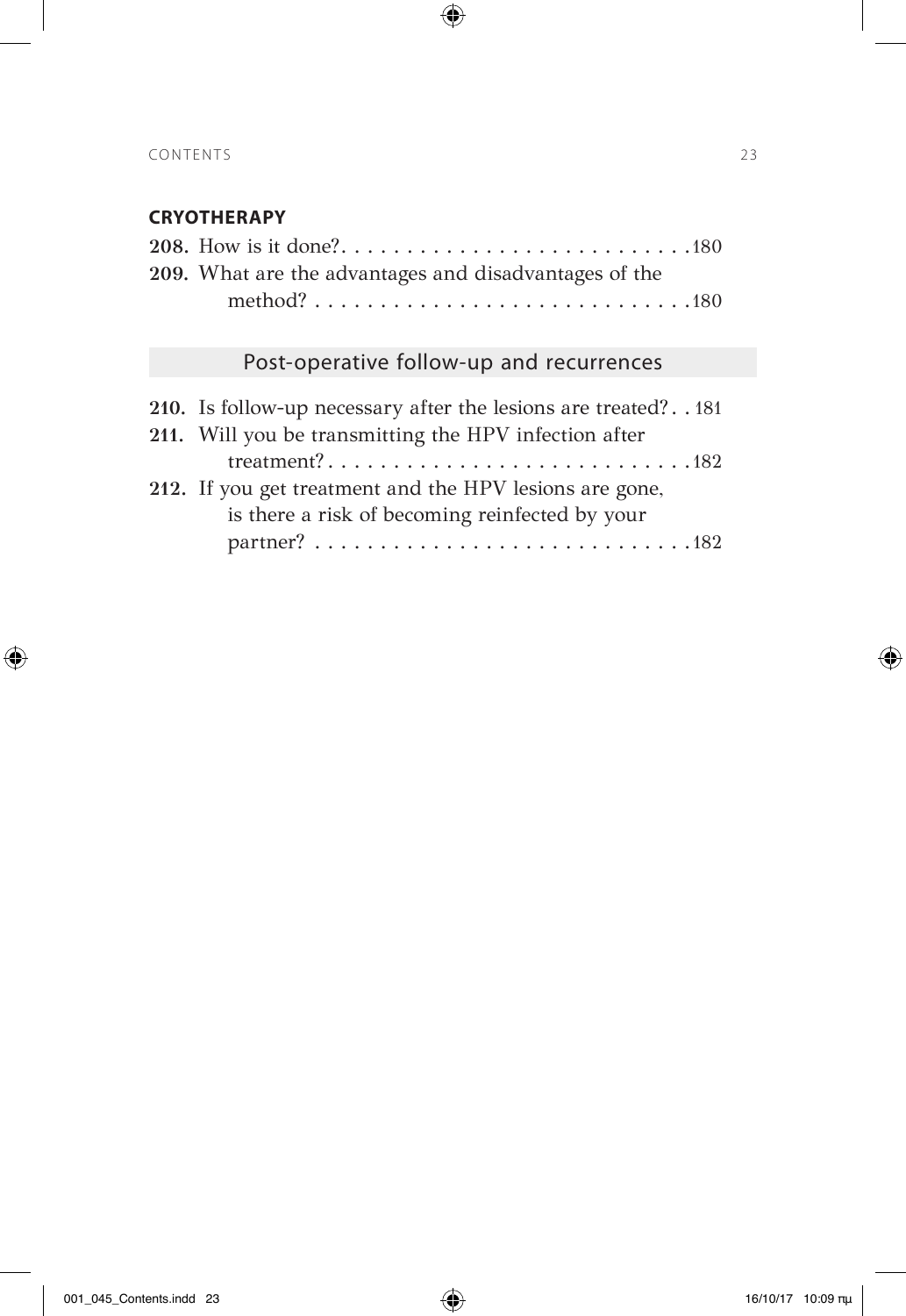$\bigoplus$ 

## **Precancerous lesions caused by HPV in the vagina, vulva, and anus**

### Vaginal precancerous lesions (VaIN)

| 214. How are they diagnosed?184                         |
|---------------------------------------------------------|
| 215. Which lesions require treatment? 185               |
| 216. How are high-grade lesions (HSIL/VaIN2, 3)         |
|                                                         |
| 217. Can vaginal precancerous lesions appear in women   |
| who have had their uterus removed?185                   |
| 218. What is the effect of smoking on VaIN lesions?186  |
|                                                         |
| HPV-related precancerous lesions of the vulva (VIN)     |
|                                                         |
| 220. How are HPV-related VIN lesions classified? 187    |
| 221. Are HPV-related VIN lesions visible?187            |
|                                                         |
| 223. How are HPV-related VIN lesions treated? 188       |
|                                                         |
| 224. What does treatment entail and what are the        |
|                                                         |
| 225. Do the lesions recur after treatment? Is follow-up |
|                                                         |

Precancerous lesions of the anal canal (AΙN) and the perianal area (PaIN)

| 227. How are AIN lesions classified? 190                                     |
|------------------------------------------------------------------------------|
| 228. What is the prognosis for AIN lesions? 191                              |
| 229. What are PaIN lesions and how can they be                               |
| classified? $\ldots \ldots \ldots \ldots \ldots \ldots \ldots \ldots \ldots$ |

 $\bigoplus$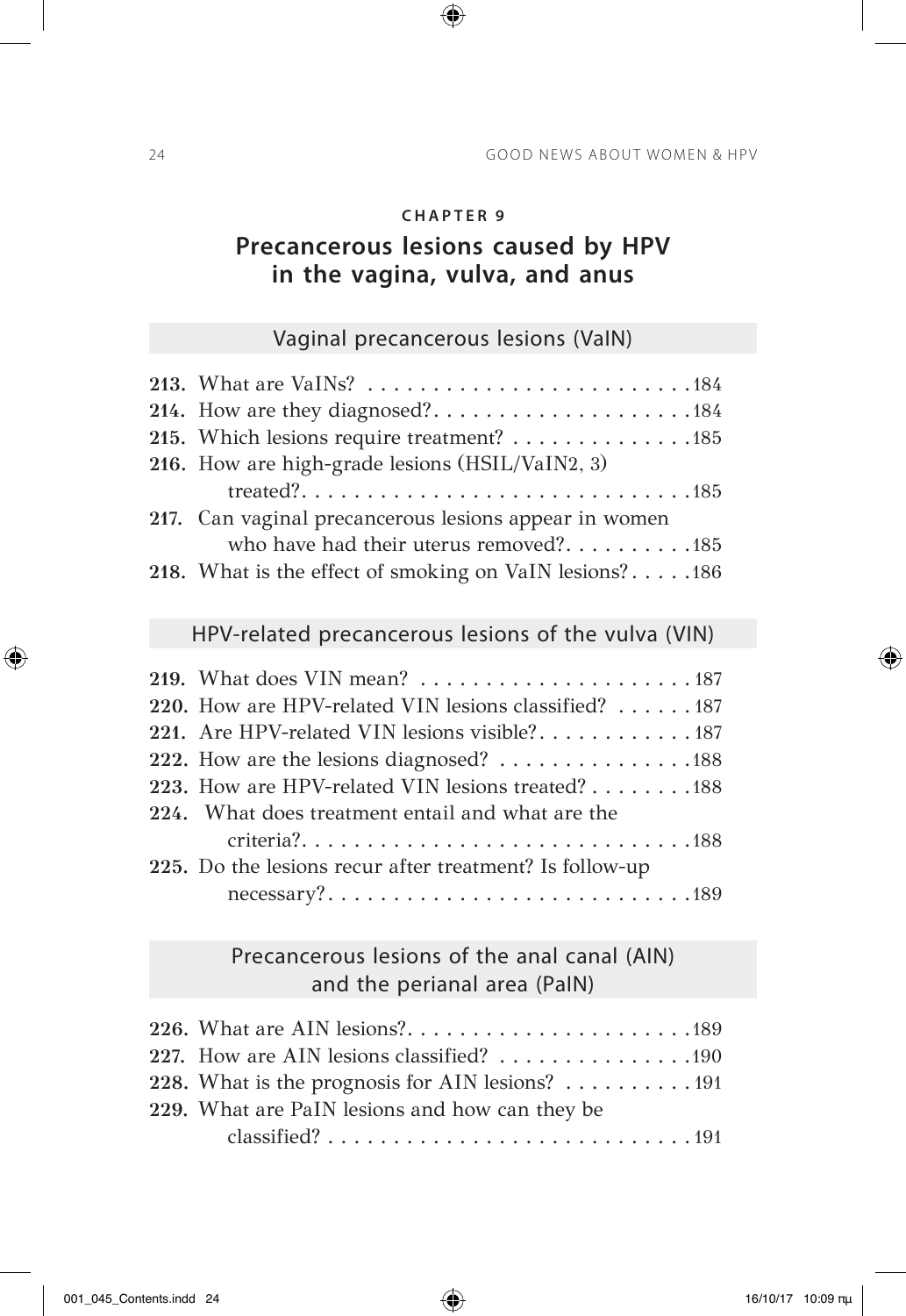$\overline{\phantom{a}}$ 

 $\bigoplus$ 

| 231. What preventive measures are recommended? 192        |
|-----------------------------------------------------------|
| 232. Are there symptoms from the AIN/PaIN lesions? 192    |
| 233. How are the lesions diagnosed? 192                   |
| 234. How are AIN/PaIN lesions treated? 193                |
| 235. Which AIN lesions require treatment?193              |
| 236. How are high-grade lesions (HSIL/AIN2, 3)            |
|                                                           |
| 237. Do AIN and PaIN lesions recur after treatment?       |
|                                                           |
| 238. How frequent are HSIL/AIN2, 3 lesions in the general |
| population?194                                            |
| 239. Are women with high-grade lesions (HSIL)             |
| in an organ at an increased risk for similar              |
| lesions in other organs?194                               |
|                                                           |

 $\bigoplus$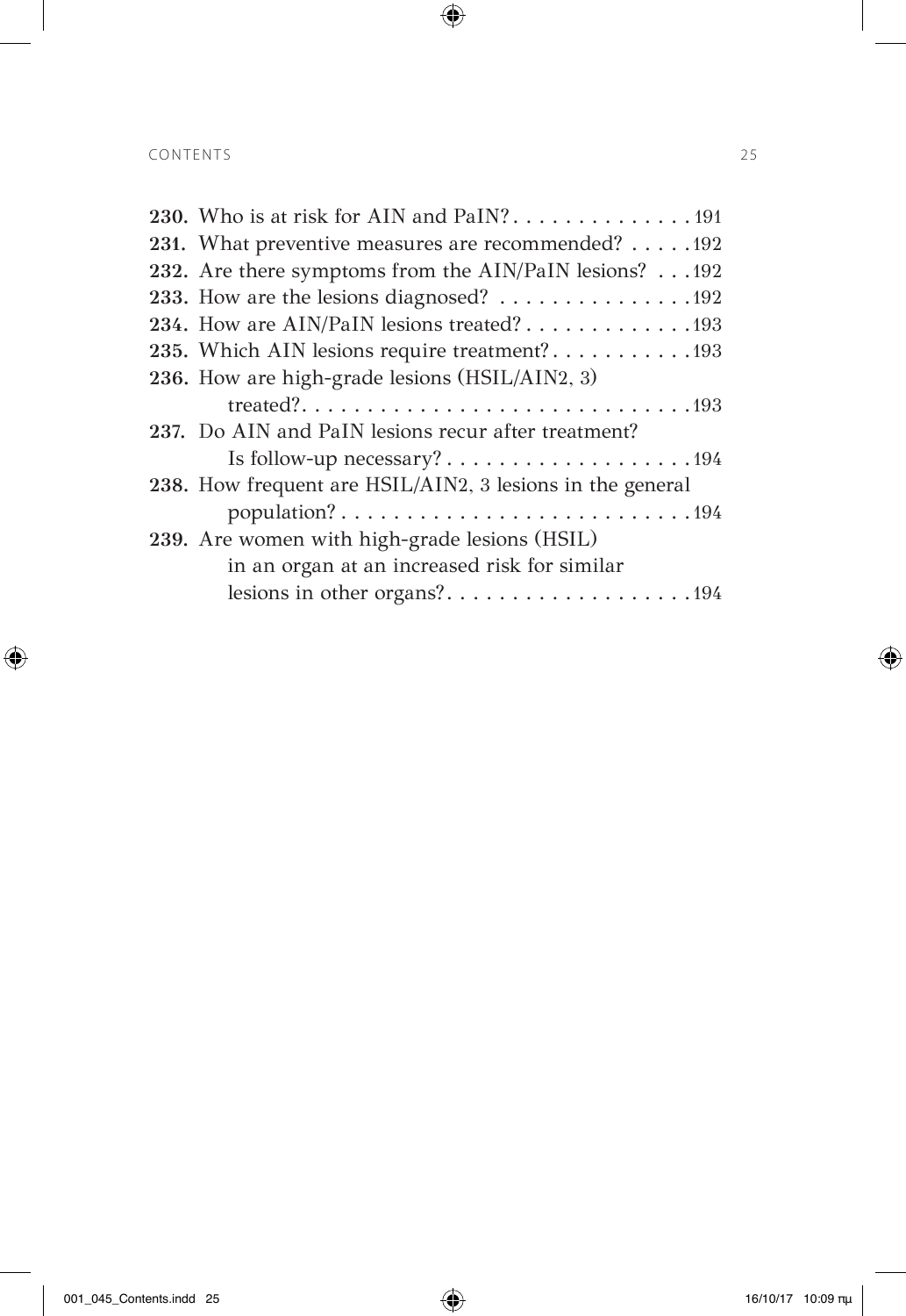# **CHAPTER 10 Cancers caused by genital types of HPV**

 $\bigoplus$ 

| 241. In which organs do genital types of HPV        |
|-----------------------------------------------------|
|                                                     |
| 242. Does HPV cause all the cancers in the above    |
|                                                     |
| 243. Other than an oncogenic type of HPV, are there |
| other factors that lead to carcinogenesis? 198      |

### Cervical cancer

| 244. What is the frequency of cervical cancer? 200                               |
|----------------------------------------------------------------------------------|
| 245. Which types of HPV cause cervical cancer more                               |
| frequently? $\ldots \ldots \ldots \ldots \ldots \ldots \ldots \ldots \ldots 200$ |
| 246. At what age does it usually affect women? 200                               |
| 247. Which women are at a higher risk for cervical                               |
|                                                                                  |
| 248. Does cervical cancer develop overnight?201                                  |
| 249. What are the symptoms of cervical cancer? 201                               |
| 250. How is a cervical cancer diagnosis made? 202                                |
|                                                                                  |
|                                                                                  |
| 253. What are the treatments for cervical cancer? 205                            |
| 254. What is the prognosis for invasive cervical                                 |
|                                                                                  |
| 255. How successful is the prevention of cervical                                |
|                                                                                  |

## HPV-related vaginal cancer

| 256. How common is vaginal cancer? $\dots \dots \dots \dots \dots$ 206 |  |
|------------------------------------------------------------------------|--|
| 257. Is HPV the cause of vaginal cancer? 206                           |  |

 $\bigoplus$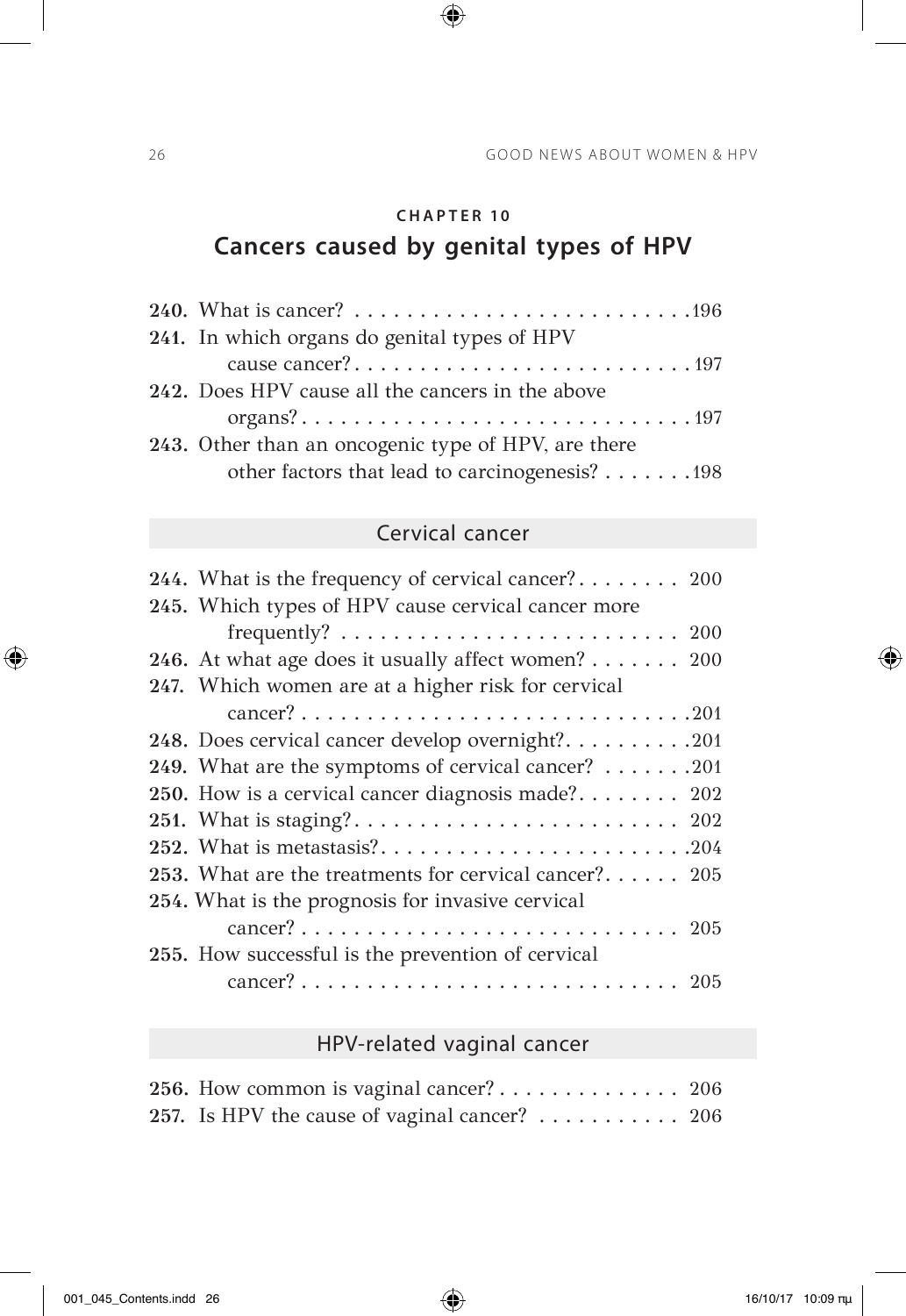| 258. Which women are at a higher risk for vaginal       |  |
|---------------------------------------------------------|--|
|                                                         |  |
| 259. What about vaginal cancer prevention measures? 206 |  |
| 260. What is the treatment of vaginal cancer? 207       |  |

 $\bigoplus$ 

### HPV-related vulvar cancer

| 261. How common is vulvar cancer? 208                   |  |
|---------------------------------------------------------|--|
| 262. What percentage of vulvar cancers is attributed to |  |
|                                                         |  |
| 263. What factors increase the chance of HPV-related    |  |
|                                                         |  |
| 264. What are the symptoms, what does it look like? 209 |  |
|                                                         |  |
| 266. What happens after the initial biopsy? 209         |  |
|                                                         |  |
| 268. Why should VIN lesions be found and treated? 210   |  |
| 269. Can HPV-related vulvar cancers be prevented? 210   |  |

### Anal cancer

| 270. What is the cause of anal cancer? $\dots \dots \dots \dots \dots 211$ |
|----------------------------------------------------------------------------|
| 271. How common is anal cancer? 211                                        |
| 272. At what age does anal cancer usually appear?211                       |
| 273. What are the signs and symptoms of anal cancer?211                    |
| 274. What is the connection between anal warts                             |
| and anal cancer? $\ldots \ldots \ldots \ldots \ldots \ldots \ldots 212$    |
| 275. What tests are recommended for the prevention                         |
| of anal cancer?213                                                         |
| 276. Can anal cancer be prevented? 213                                     |

## Head and neck cancer attributed to HPV

| 277. What are the factors for carcinogenesis in the head |  |
|----------------------------------------------------------|--|
|                                                          |  |

 $\bigoplus$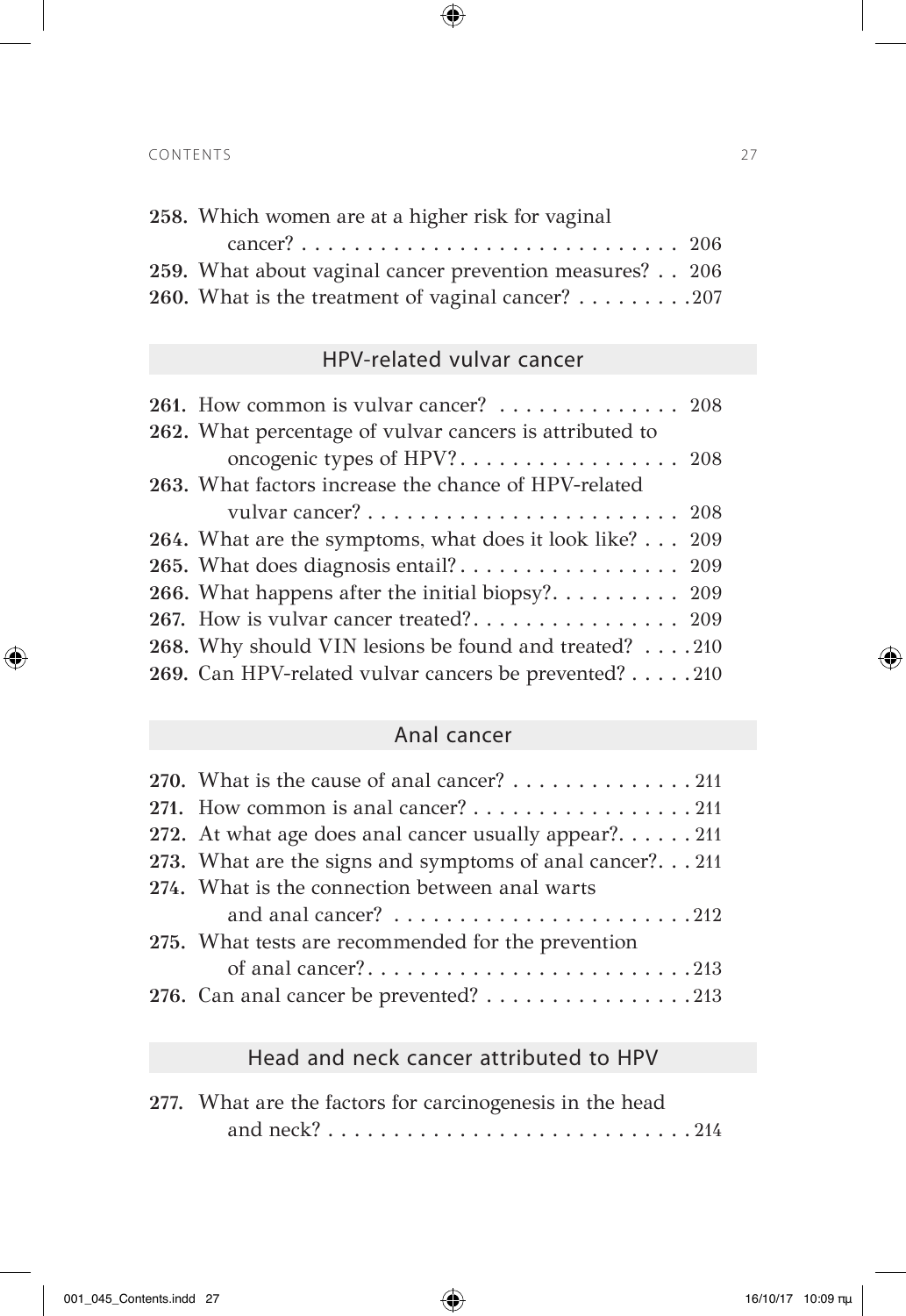| 278. Where do HPV-related cancers usually appear? 214            |
|------------------------------------------------------------------|
| 279. How is HPV transmitted to the oropharynx? $\dots \dots 214$ |
| 280. How common are oropharyngeal HPV infections?215             |
| 281. Does HPV cause carcinogenesis in the oropharynx             |
| immediately after the infection? 215                             |
| 282. At what ages does oropharyngeal cancer appear? 216          |
| 283. Should a couple's sex life change if an oropharyngeal       |
| HPV lesion is discovered? 216                                    |
| 284. What prevention measures can be taken                       |
| for oropharyngeal cancer? 216                                    |
| 285. Is there any test that finds lesions? 216                   |
| 286. How can you find out if you should be concerned             |
| about any symptom you are experiencing?217                       |

 $\bigoplus$ 

 $\bigoplus$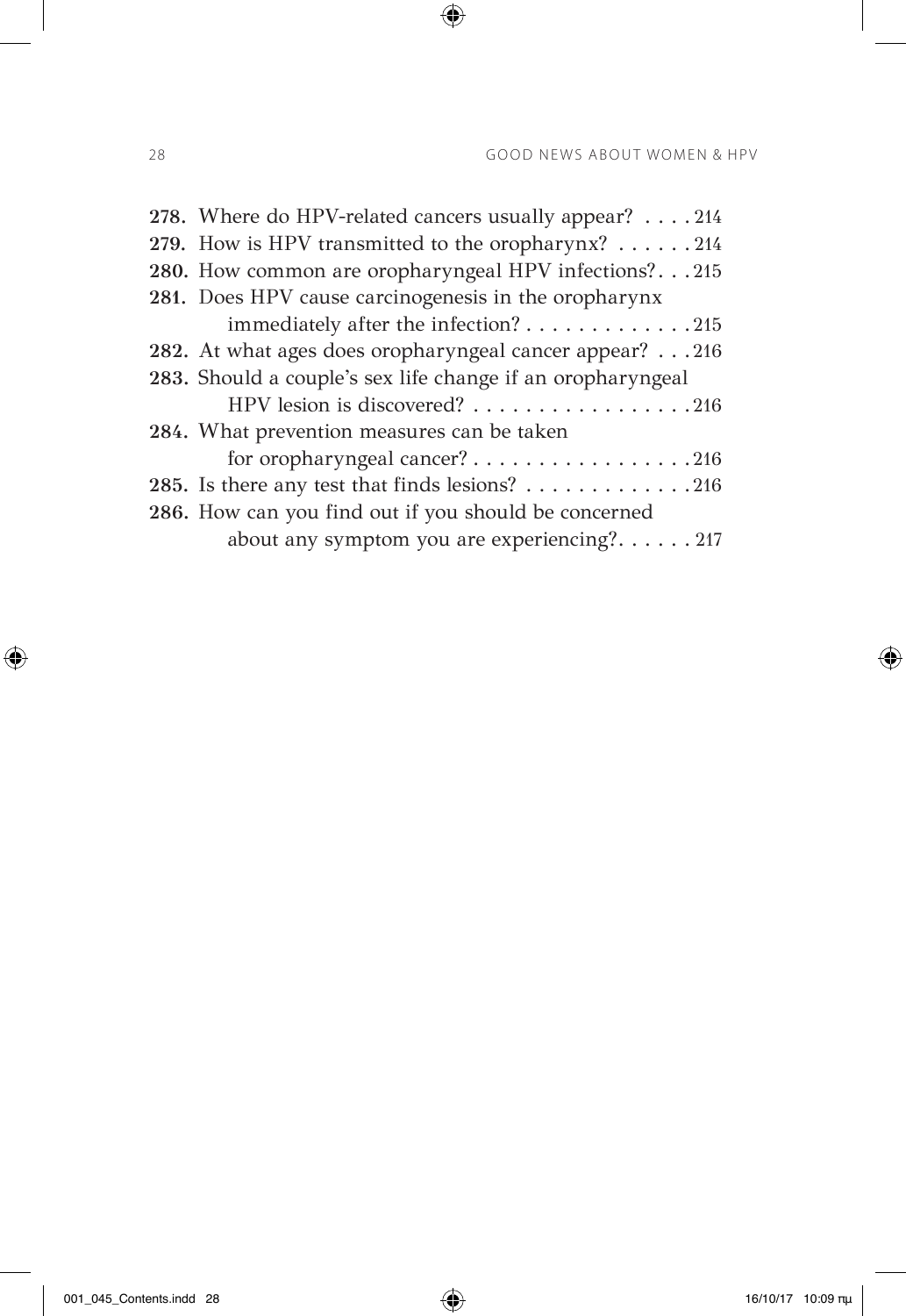#### **CH A P T E R 11**

 $\bigoplus$ 

### **Men and HPV (everything your partner would like to know)**

### Transmission of the infection and effects on men

| 287. How common are infections from genital types            |  |
|--------------------------------------------------------------|--|
|                                                              |  |
| 288. How are genital types of HPV transmitted in men? . 220  |  |
| 289. What do genital types of HPV cause in men? $\ldots$ 220 |  |
| 290. Which factors affect the risk of a man getting          |  |
| infected by HPV?224                                          |  |
|                                                              |  |

#### Diagnosis and treatment

| 291. What are the symptoms of a man recently infected |
|-------------------------------------------------------|
| with HPV? 225                                         |
| 292. How are genital warts diagnosed?225              |
| 293. How are subclinical infections and precancerous  |
|                                                       |
| 294. Can a man be tested to find out if he has been   |
|                                                       |
| 295. What treatment should men get?227                |

#### Prevention

**296.** Is there any preventive test for penile cancer in men? . 227 **297.** Is there any preventive test for anal cancer in men? . 228 **298.** Can an HPV infection be prevented in men?. . . . . . . 229

#### Answers to the questions of the male partner

| 299. Should the partner of a woman who was found     |  |
|------------------------------------------------------|--|
| with HPV infection be checked? 230                   |  |
| 300. My partner was diagnosed with an HPV infection. |  |
|                                                      |  |

⊕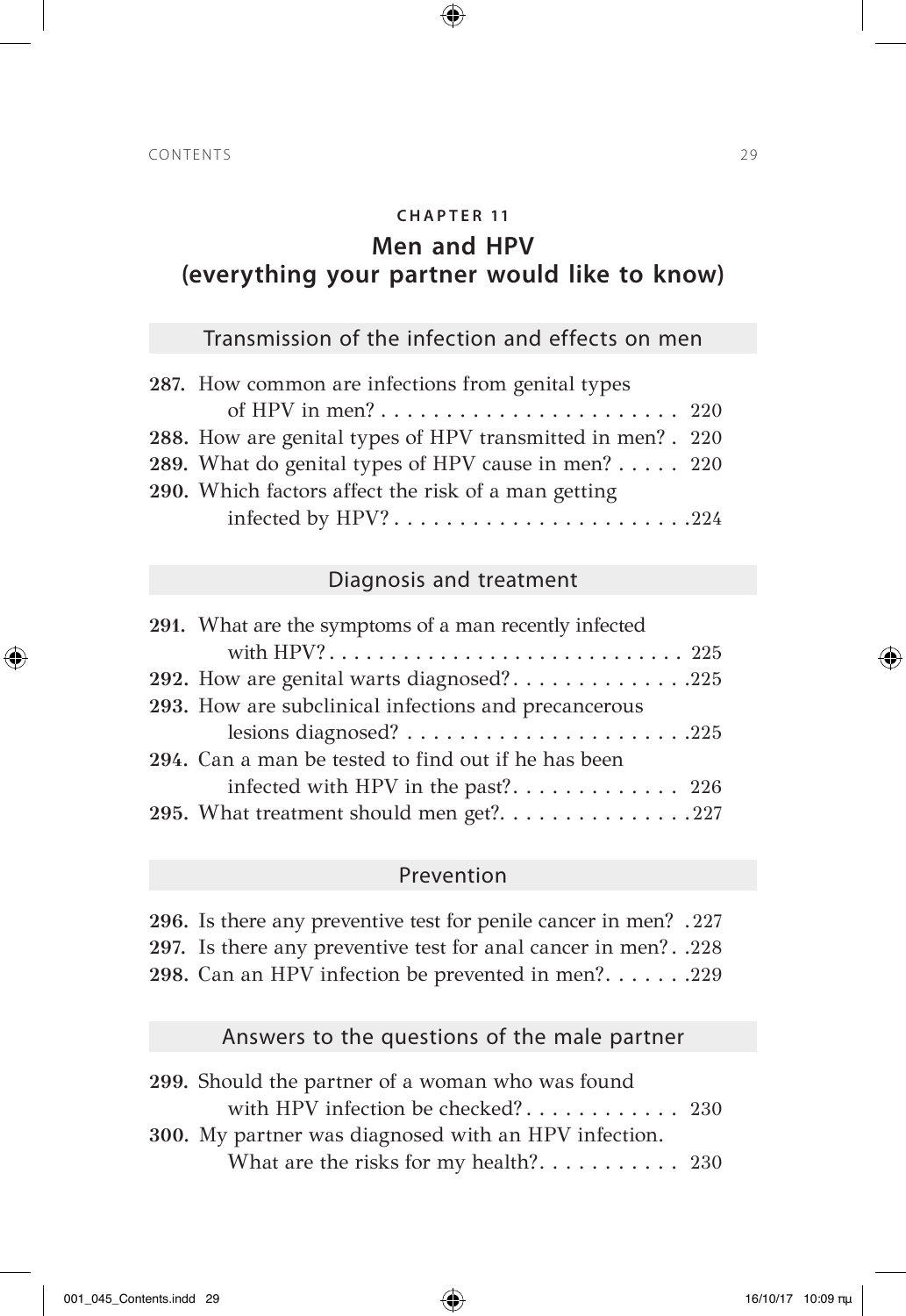# **You and HPV – You don't need to worry if…**

 $\bigoplus$ 

## The effects from genital types of HPV in you and your children

| 301. What are the general problems in the population?.234<br>302. What are the psychological consequences when<br>a woman finds out she has been infected? 234<br>303. What questions do couples have after a positive<br>diagnosis of an HPV infection? What should |     |
|----------------------------------------------------------------------------------------------------------------------------------------------------------------------------------------------------------------------------------------------------------------------|-----|
| the doctor do? $\ldots \ldots \ldots \ldots \ldots \ldots \ldots \ldots$ 235                                                                                                                                                                                         |     |
| Don't feel bad - Overcome your fears -<br>Be informed - Knowledge is power!                                                                                                                                                                                          |     |
| 304. Is there any reason to feel bad because your<br>doctor told you that you have been infected                                                                                                                                                                     |     |
| 305. What basic knowledge must every woman have?                                                                                                                                                                                                                     | 236 |
| 306. What should you do to protect your children?<br>307. You were diagnosed with an HPV infection.                                                                                                                                                                  | 238 |
| Is there any risk of infecting your children? 238<br>308. How should you manage an HPV infection together                                                                                                                                                            |     |
| with your partner? 238                                                                                                                                                                                                                                               |     |
| Boost your defense mechanisms with a healthy lifestyle                                                                                                                                                                                                               |     |
|                                                                                                                                                                                                                                                                      |     |

| 309. What is the role of your defense mechanisms |
|--------------------------------------------------|
| in carcinogenesis?240                            |
| 310. What can you do to improve your immune      |
|                                                  |
|                                                  |
|                                                  |

 $\bigoplus$